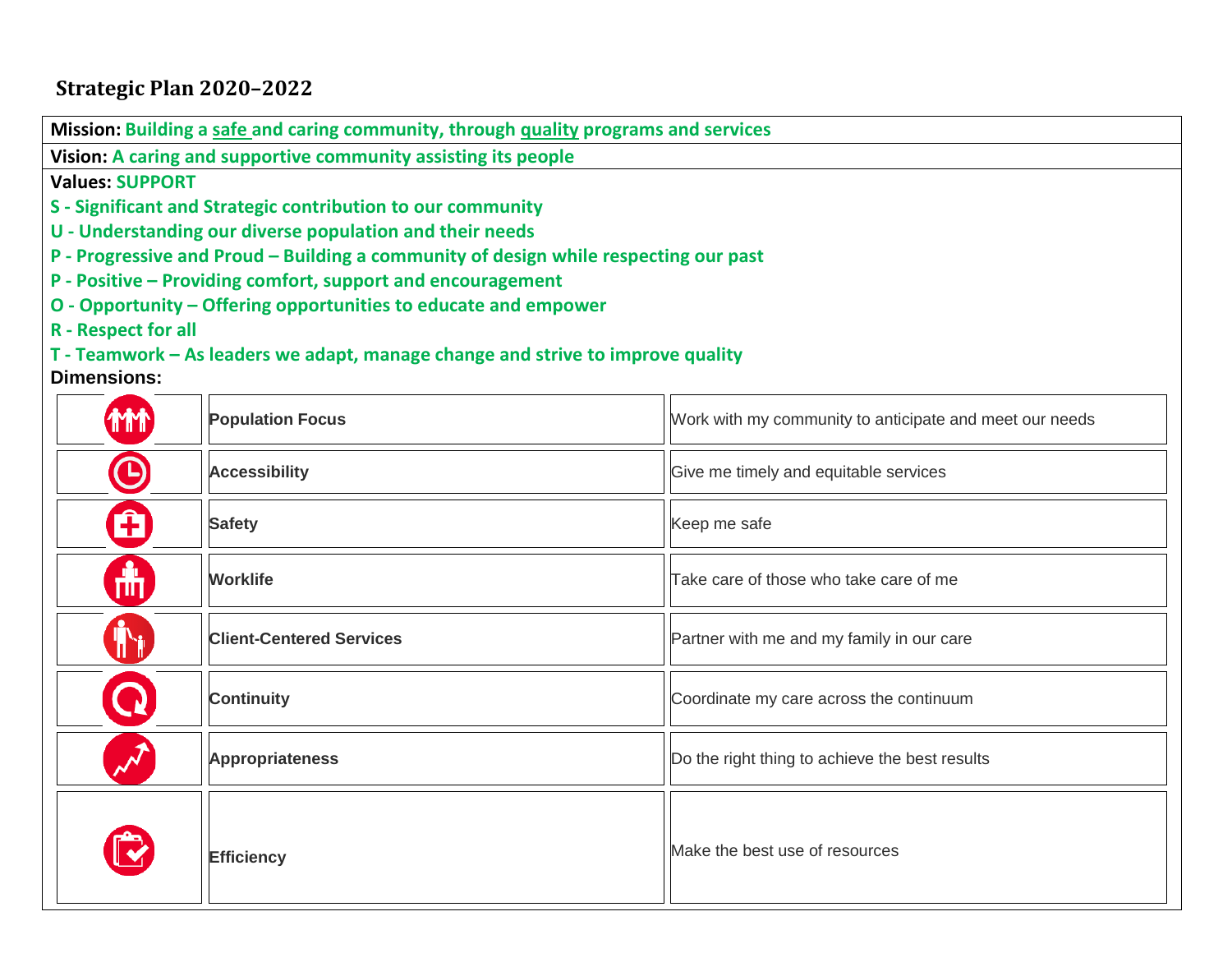| <b>Strategic Area #1 Maximizing the Full Potential of our Workforce</b>                                                                   |                                                                                                                                                                                                            |                                                                                                                                                                                                                                                                                        |                                                                                                                                                                                                                                                                                                        |                                                                                                 |                                 |                                                                                                                                                                                                                                               |
|-------------------------------------------------------------------------------------------------------------------------------------------|------------------------------------------------------------------------------------------------------------------------------------------------------------------------------------------------------------|----------------------------------------------------------------------------------------------------------------------------------------------------------------------------------------------------------------------------------------------------------------------------------------|--------------------------------------------------------------------------------------------------------------------------------------------------------------------------------------------------------------------------------------------------------------------------------------------------------|-------------------------------------------------------------------------------------------------|---------------------------------|-----------------------------------------------------------------------------------------------------------------------------------------------------------------------------------------------------------------------------------------------|
| Goal 1: All programs will<br>have appropriate staffing<br>to meet their program<br>needs (Right people, right<br>equipment, right skills) | Obj 1: We will<br>support staff in<br>their roles by<br>supplying<br>equipment and<br>resources<br>necessary to<br>complete their<br>work<br>requirements<br>and solicit their<br>input on<br>improvements | Staff indicate they have<br>materials, supplies and<br>equipment need to do their<br>work.<br># 7 Worklife Pulse Tool<br>June 2020, 21,22<br>Staff indicate they are able<br>to make improvements to<br>how their work is done.<br>#5 Worklife Pulse Tool<br>June 2020, 21, 22         | 90% of<br>respondents<br>report they<br>agree or<br>strongly agree<br>they have the<br>materials,<br>supplies and<br>equipment to<br>do their work.<br>90% of<br>respondents<br>report they<br>agree or<br>strongly agree<br>they are able<br>to make<br>improvements<br>to how they<br>do their work. | Lead: E.D.<br>Home Care<br>Coordinator,<br>Home Support<br>Coordinator                          | Ongoing                         | <b>Monitor Workforce</b><br>changes (AHS, Industry<br>standards, environmental<br>changes)<br><b>Technology Assessment</b><br>and Planning<br>Pursue staff input (staff<br>meetings, concern forms)                                           |
|                                                                                                                                           | Obj 2: Team<br>members have<br>access to<br>competencies<br>training in a<br>variety of<br>settings (online,<br>in-person,<br>textbook,<br>mentoring)                                                      | Field Staff Compliance with<br><b>AHS Continuing Care</b><br><b>Standards</b><br>Credentials, Qualifications<br>and competencies are<br>verified, documented and<br>up-to-date (Staff Training<br>Tracking data and<br>Personnel Files 2020, 21,<br>22)<br>Staff indicate they receive | 90%<br>Compliance<br>with AHS CC.<br><b>Standards</b><br>Audit review<br>90 % of staff<br>agree or                                                                                                                                                                                                     | Lead: Home<br>Services<br>Coordinator<br>H.S. Coordinator<br>On-call RN<br>QI Committee<br>E.D. | December<br>2020 and<br>ongoing | Pursue variations in<br>development and<br>implementation of<br>education access and<br>availability of training<br>(staff portal, on-line,<br>mentoring, etc.)<br><b>External/Internal Trainers</b><br>in place<br>Use of technology to meet |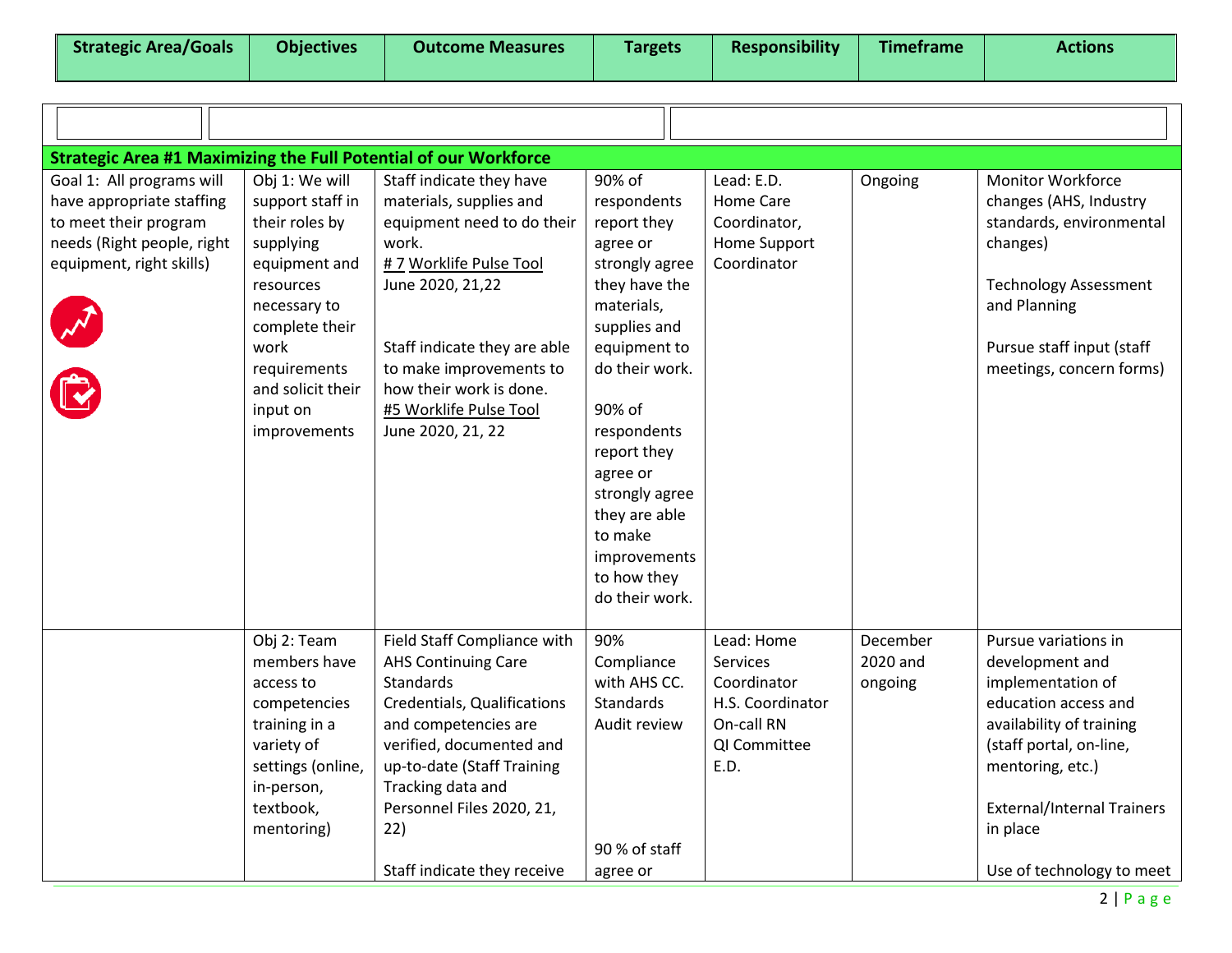| <b>Strategic Area/Goals</b> | <b>Objectives</b> | <b>Outcome Measures</b>                        | <b>Targets</b>                | <b>Responsibility</b> | <b>Timeframe</b> | <b>Actions</b>          |  |  |  |
|-----------------------------|-------------------|------------------------------------------------|-------------------------------|-----------------------|------------------|-------------------------|--|--|--|
|                             |                   |                                                |                               |                       |                  |                         |  |  |  |
|                             |                   | the training they need to<br>do their job well | strongly agree<br>the receive |                       |                  | educational standards   |  |  |  |
|                             |                   | #9 Worklife Pulse Tool<br>(2020, 2021, 2022)   | the training<br>they need to  |                       |                  | Personnel Files Updates |  |  |  |
|                             |                   |                                                | do their job<br>well.         |                       |                  |                         |  |  |  |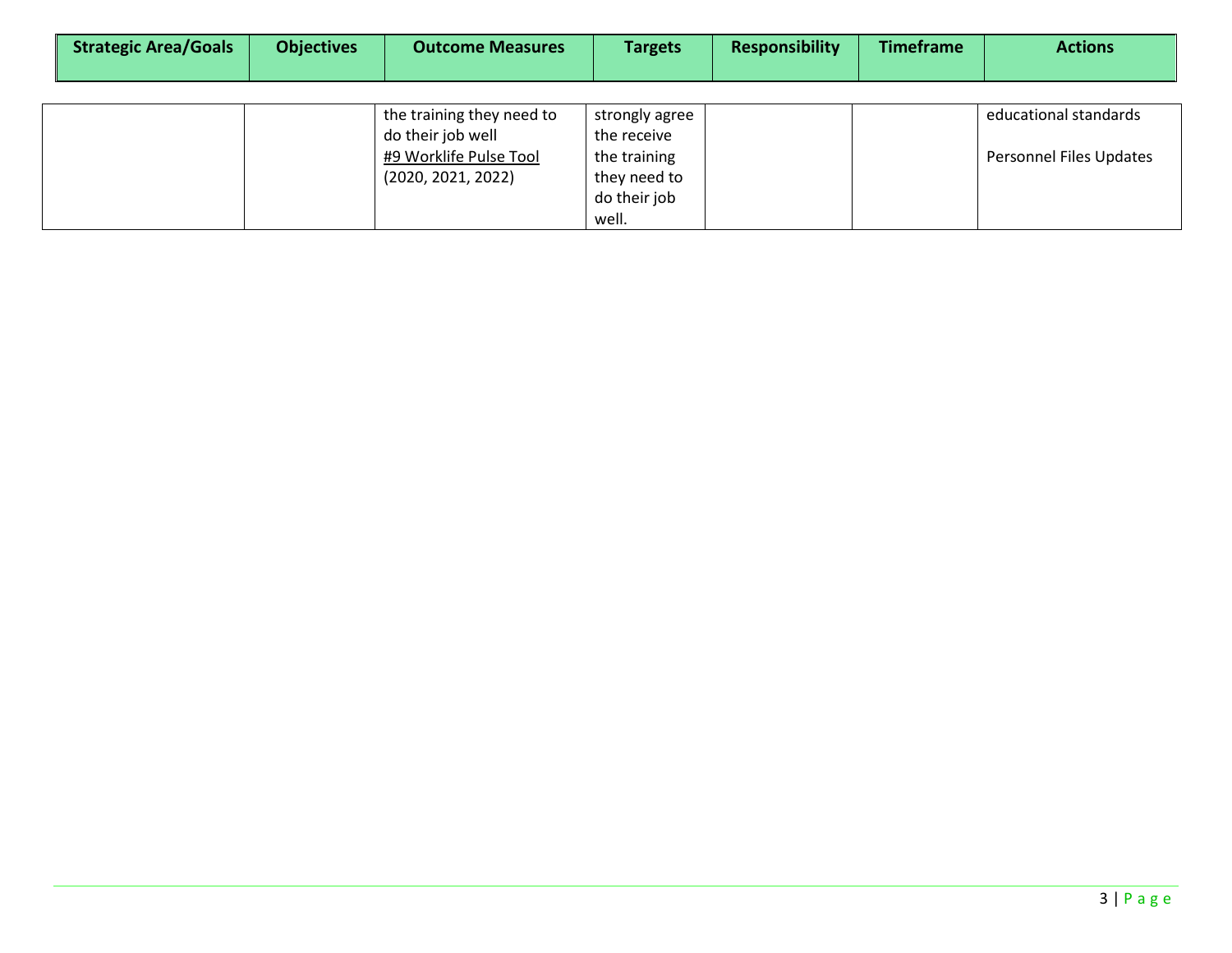|                  | Staff indicate they receive     | 90% of Staff    |                      |                                   |
|------------------|---------------------------------|-----------------|----------------------|-----------------------------------|
|                  | the training they need to       | strongly Agree  |                      |                                   |
|                  | do their job                    | or Agree they   |                      |                                   |
|                  | #9 Worklife Pulse Tool,         | have            |                      |                                   |
|                  | June 2020, 21, 22               | adequate        |                      |                                   |
|                  |                                 | training        |                      |                                   |
| Obj 3: We will   | <b>Professional Development</b> | 100% of         | Lead: E.D.           | Performance reviews will          |
| support the      | Plans devised for               | Administrative  | <b>Home Services</b> | include PD Planning for all       |
| individual       | administrative staff            | staff have PD   | Coordinator          | staff and goals documented        |
| learning         |                                 | plan and are    |                      |                                   |
| pursuits of both | Field staff applicable to       | pursuing        | <b>HR Committee</b>  |                                   |
| field and        | pursue additional training      | training        | Finance              | <b>Budget implications for PD</b> |
| administrative   | (such as HCA certification)     |                 | Committee            | supports submitted to Board       |
| staff            | will be assessed for            |                 |                      | for field and administration      |
|                  | supports from FCSS such as      | If qualified /  |                      |                                   |
|                  | tutoring, practicum hours       | applicable, 2   |                      |                                   |
|                  | registration fees and           | field staff per |                      |                                   |
|                  | recommendations brought         | year will be    |                      |                                   |
|                  | forth.                          | supported in    |                      |                                   |
|                  |                                 | their HCA       |                      |                                   |
|                  | Staff indicate they have        | Certification.  |                      |                                   |
|                  | good opportunities to           | (this has       |                      |                                   |
|                  | develop their career.           | potential to    |                      |                                   |
|                  | #10 Worklife Pulse Tool         | include tuition |                      |                                   |
|                  | (2020, 21, 22)                  | fees,           |                      |                                   |
|                  |                                 | mentoring,      |                      |                                   |
|                  |                                 | tutoring,       |                      |                                   |
|                  |                                 | proctoring      |                      |                                   |
|                  |                                 | etc.)           |                      |                                   |
|                  |                                 |                 |                      |                                   |
| Obj 4: We will   | Staff indicate their team       | 90% of staff    | Lead: Home           | <b>Succession Planning</b>        |
| ensure an        | provides top-quality            | indicate their  | <b>Services</b>      | Review of current staff           |
| appropriate and  | patient care always #26         | team provides   | Coordinator          | compliment and projections        |
| optimal mix of   | Worklife Pulse Tool, June       | top-quality     |                      | of future needs                   |
| skill level and  | 2020, 21, 22                    | patient care    |                      | Analysis of Staff Turnover        |
| experience of    |                                 |                 |                      | Exit Interviews                   |
| staff, to ensure |                                 |                 |                      |                                   |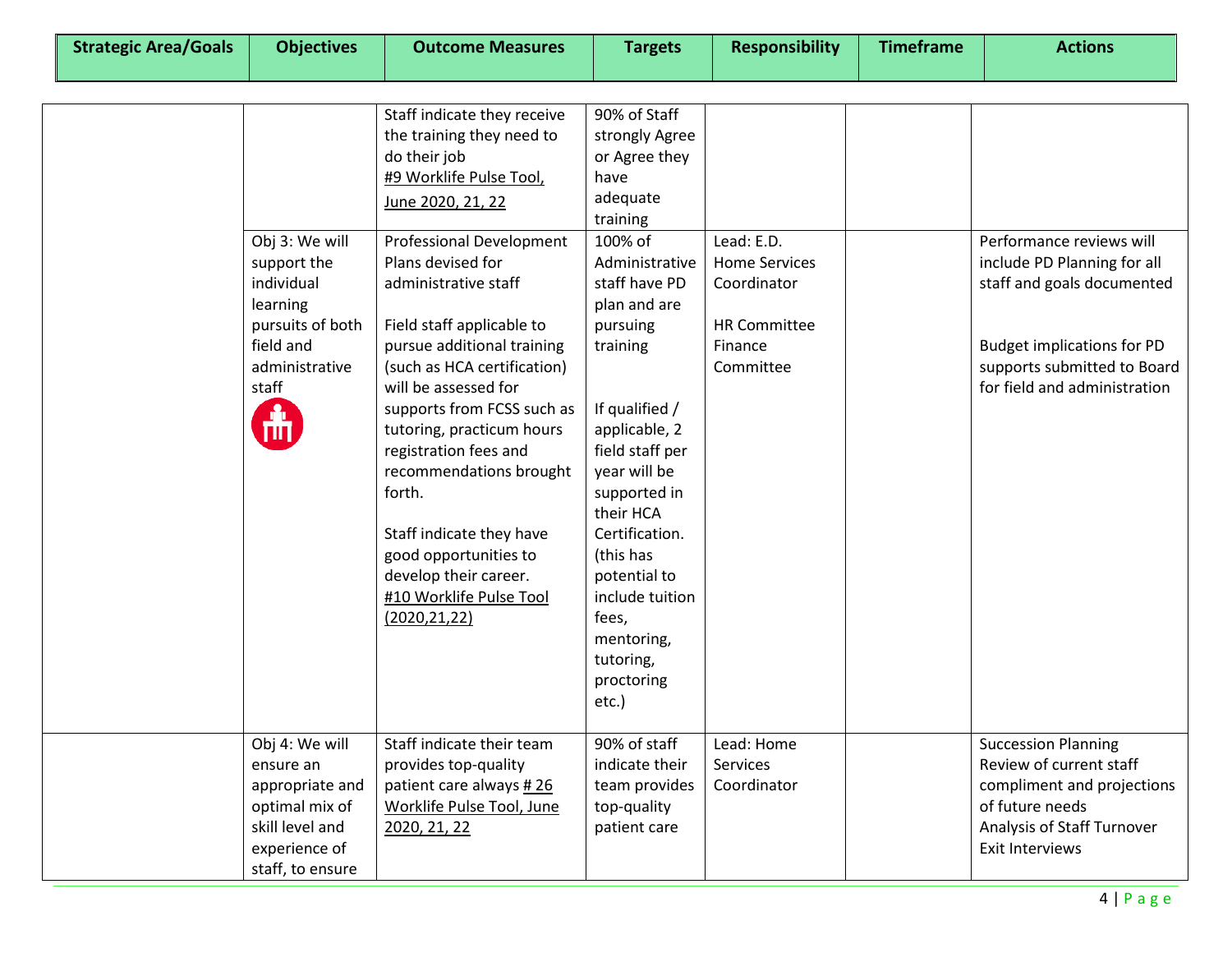| <b>Strategic Area/Goals</b> | <b>Objectives</b> | <b>Outcome Measures</b> | <b>Targets</b> | <b>Responsibility</b> | <b>Timeframe</b> | <b>Actions</b> |
|-----------------------------|-------------------|-------------------------|----------------|-----------------------|------------------|----------------|
|                             |                   |                         |                |                       |                  |                |

| safe, effective<br>and client<br>centred service<br>delivery                                   |                                                                              |                                                                            |                                                              |      |                                                                                                                                |
|------------------------------------------------------------------------------------------------|------------------------------------------------------------------------------|----------------------------------------------------------------------------|--------------------------------------------------------------|------|--------------------------------------------------------------------------------------------------------------------------------|
| Obj 5: We will<br>pursue<br>technological<br>advancements<br>to maximize<br>staff efficiencies | Implementation of<br>automated timesheet<br>system                           | Software/Proc<br>ess put into<br>operation                                 | Lead: Financial<br>Controller<br>Payroll<br>Accountant<br>ED | 2021 | Research available options<br>Recommendations brought<br>to Board of Directors<br><b>Budget</b><br>Implications/Considerations |
|                                                                                                | We will train staff and<br>implement "Connect Care"<br>Program and Protocols | Training and<br>Implementati<br>on as per AHS<br>Direction and<br>Timeline | Lead: E.D.<br>Accreditation<br>Coordinator                   | 2022 | Source Equipment if<br>necessary<br><b>Budget Implications</b><br><b>Training</b>                                              |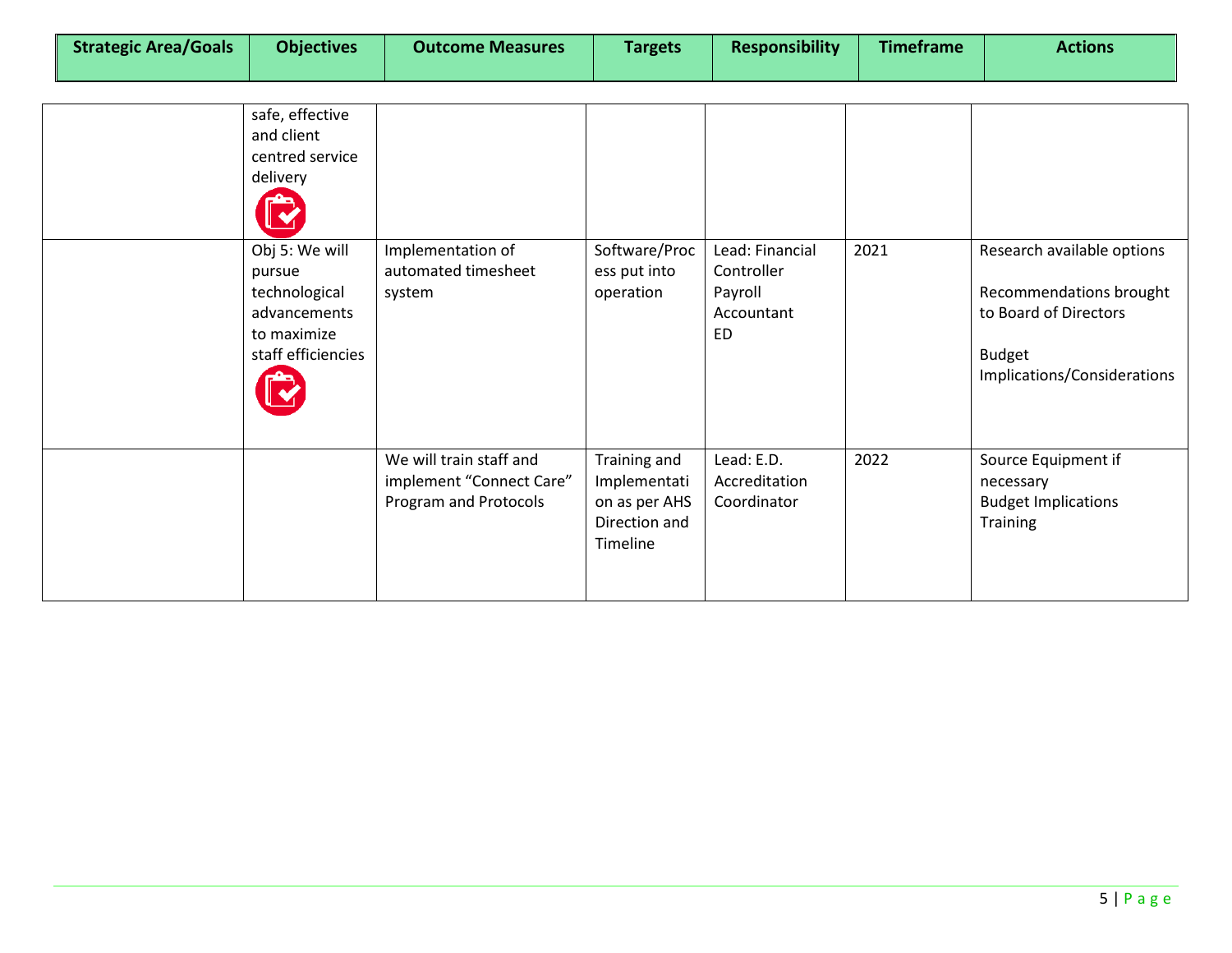| <b>Strategic Area/Goals</b> | <b>Objectives</b> | <b>Outcome Measures</b> | <b>Targets</b> | <b>Responsibility</b> | Timeframe | Actions |
|-----------------------------|-------------------|-------------------------|----------------|-----------------------|-----------|---------|
|                             |                   |                         |                |                       |           |         |

|         |                                                                                                                             | Strategic Area #2 Healthy and Engaged Team that Feels Valued                                                                                                                                                                                                                          |                                                                                                                                                                                                                                                              |                                                                |             |                                                                                                                                               |
|---------|-----------------------------------------------------------------------------------------------------------------------------|---------------------------------------------------------------------------------------------------------------------------------------------------------------------------------------------------------------------------------------------------------------------------------------|--------------------------------------------------------------------------------------------------------------------------------------------------------------------------------------------------------------------------------------------------------------|----------------------------------------------------------------|-------------|-----------------------------------------------------------------------------------------------------------------------------------------------|
| Goal 1: | Obj 1: Staff are<br>recognized for their<br>contributions                                                                   | Team members indicate the<br>recognition initiatives in<br>place are of value to them<br>and offer insight into other<br>areas that would enhance<br>their workplace experience<br>February 2020                                                                                      | 85% of staff indicate<br>that specific<br>programs (COLA,<br><b>Health Benefits</b><br>Performance Bonus,<br>Learning and<br>Wellness) are<br>somewhat to very<br>important to them                                                                          | Lead: ED                                                       | 2020        | Development and<br>implementation of<br>Workplace Financial<br><b>Wellness Report</b>                                                         |
|         | Obj 2: Strategies are<br>developed and/or<br>enhanced to<br>support team<br>members manage<br>their personal well-<br>being | Team members are polled<br>to gain insight into<br>organizational activities and<br>culture that offer them<br>support in their pursuit of<br>personal well-being.                                                                                                                    | # of activities or<br>initiatives<br>recommended,<br>researched and<br>implemented                                                                                                                                                                           | Lead: ED                                                       | 2020, 21 22 | <b>Wellness Survey (including</b><br>financial Wellness) 2020<br>Learning & Wellness Fund<br><b>Staff Wellness Committee</b>                  |
|         |                                                                                                                             | Staff indicate they usually,<br>or always look forward to<br>going to work #28 Worklife<br>Pulse Tool 2020 - 22<br>Staff indicate they are<br>overall satisfied to very<br>satisfied with their job. #29<br>Worklife Pulse Tool 2020-23<br>Field Staff Turnover Rate of<br>8% or less | 85 % of staff indicate<br>they usually or always<br>look forward to going<br>to work<br>85% of staff indicate<br>they are satisfied to<br>very satisfies with<br>their job<br>8% of field staff leave<br>FCSS for other<br>positions of equal<br>description | Lead:<br>E.D.<br>Home<br>Services<br>Coordinator               | Ongoing     | <b>Staff Scheduling</b><br>Wage Scales reviews<br><b>Wellness Survey</b><br><b>Wage Scale Comparisons</b><br><b>Financial Wellness Survey</b> |
|         | Obj 3: Review of<br>employee benefits<br>package                                                                            | Recommendations brought<br>forth to board of directors<br>for adoption                                                                                                                                                                                                                |                                                                                                                                                                                                                                                              | Lead:<br>Financial<br>Controller<br>Payroll Acct.<br><b>ED</b> | 2021        | Benefits reviews including<br>Health, RRSP etc.                                                                                               |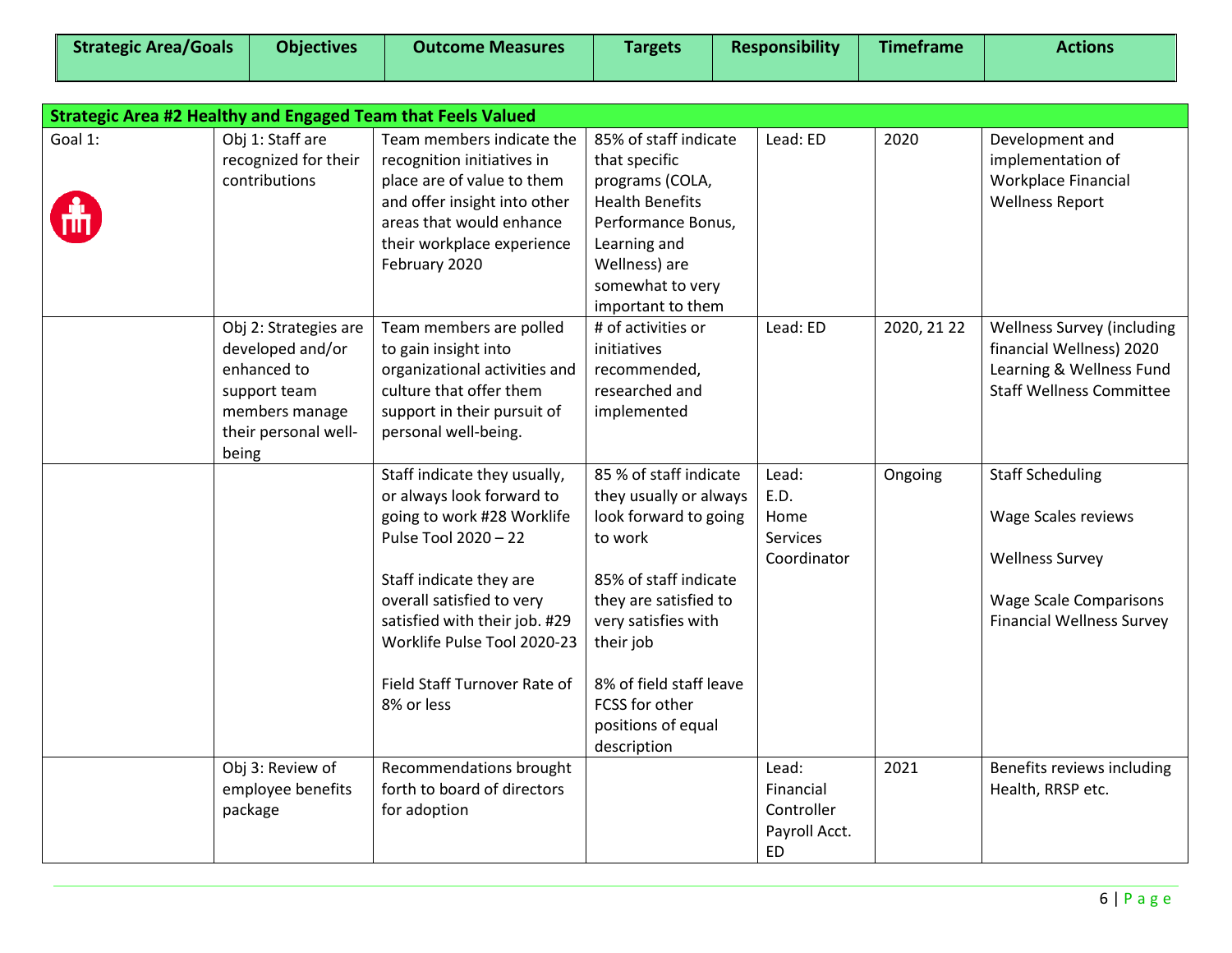| <b>Strategic Area/Goals</b>                                                                               | <b>Objectives</b>                                                                                                             | <b>Outcome Measures</b>                                                                                                                                                                                                                                                                                                      | <b>Targets</b>                                                                                                                                                                | <b>Responsibility</b>                                                                                   | <b>Timeframe</b>                                          | <b>Actions</b>                                                                                                                                       |
|-----------------------------------------------------------------------------------------------------------|-------------------------------------------------------------------------------------------------------------------------------|------------------------------------------------------------------------------------------------------------------------------------------------------------------------------------------------------------------------------------------------------------------------------------------------------------------------------|-------------------------------------------------------------------------------------------------------------------------------------------------------------------------------|---------------------------------------------------------------------------------------------------------|-----------------------------------------------------------|------------------------------------------------------------------------------------------------------------------------------------------------------|
|                                                                                                           |                                                                                                                               |                                                                                                                                                                                                                                                                                                                              |                                                                                                                                                                               |                                                                                                         |                                                           |                                                                                                                                                      |
| Strategic Area #3 Demonstrated Commitment to Excellence in Client Centered Care (based on evidence)       |                                                                                                                               |                                                                                                                                                                                                                                                                                                                              |                                                                                                                                                                               |                                                                                                         |                                                           |                                                                                                                                                      |
| Goal 1: Client and family<br>representatives are<br>regularly engaged to<br>provide input and<br>feedback | Obj 1: Client<br>Advisory<br>Council<br>established and<br>in operation                                                       | The development and<br>implementation of a<br>client/family advisory<br>council and project<br>specific committees as<br>needed. (focus groups)                                                                                                                                                                              | <b>Advisory Council</b><br>in operation<br>2021                                                                                                                               | Lead: Board and<br>Administration<br>E.D. Accreditation<br>Coordinator<br>Admin Support<br>QI Committee |                                                           | <b>Terms of Reference</b><br>Developed<br>Recruitment of<br>members<br>Regular meetings<br>established<br>Third party<br>involvement if<br>necessary |
|                                                                                                           | Obj2: We will<br>have an open,<br>transparent and<br>respectful<br>relationship<br>with each client<br>and/or their<br>family | Clients indicate they or<br>their family<br>representative can<br>contact FCSS staff when<br>needed. #5 Client<br>Satisfaction Survey<br>Clients indicate that<br>when they have<br>concerns/compliments<br>they feel they have been<br>heard and changes (if<br>necessary) made #16<br><b>Client Satisfaction</b><br>Survey | 90% of clients<br>indicate they or<br>their family can<br>contact FCSS<br>staff when<br>needed.<br>85% of clients<br>indicate they<br>have been heard<br>and changes<br>made. | Lead: Home Care<br>Coordinator<br>Home Support<br>Coordinator<br>Reception                              | <b>Ongoing 2020 -22</b>                                   | <b>Focus Groups</b><br>Easily accessed<br>compliments/concern<br>forms<br>Adherence to timely<br>response policies<br>Service Exit Interviews        |
|                                                                                                           | Obj 3: Seek and<br>implement<br>efficiencies in<br><b>Budget</b><br>Projections as                                            | Initiate 3-year funding<br>model<br><b>Health Care Surplus</b><br>Review                                                                                                                                                                                                                                                     |                                                                                                                                                                               | 2020<br>Ongoing                                                                                         | Lead: Financial<br>Controller<br>Payroll accountant<br>ED | 3-year funding model<br>Projections and<br>completion<br>Research payment<br>options (debit, credit)                                                 |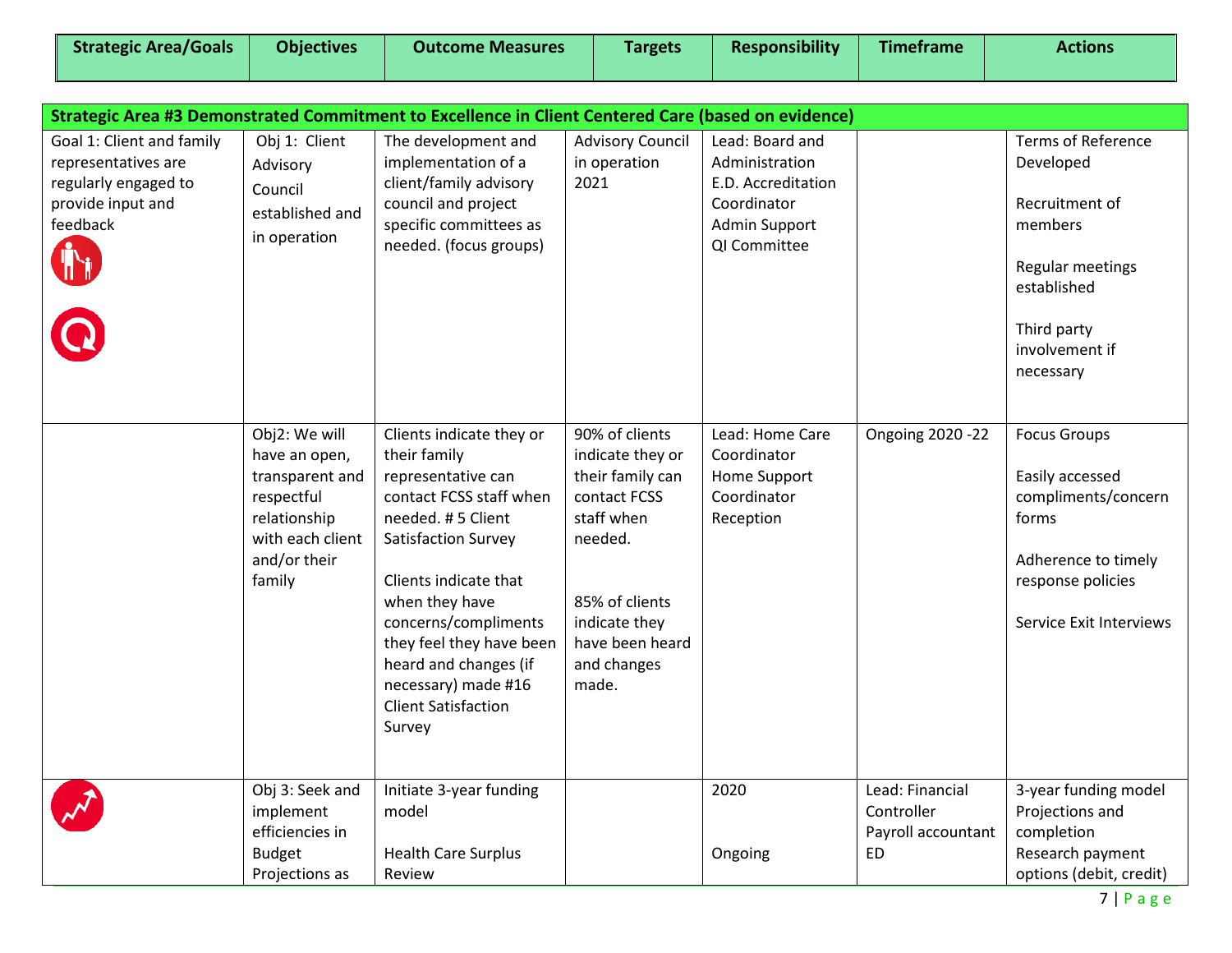| well as client<br>billing and<br>payment<br>options                                                                                                                  | Implementation of Debit<br>payment system                                                 |                                                           | 2020                                                                                                                                                                   |               | Recommendations to<br>board                                                                                                                                    |
|----------------------------------------------------------------------------------------------------------------------------------------------------------------------|-------------------------------------------------------------------------------------------|-----------------------------------------------------------|------------------------------------------------------------------------------------------------------------------------------------------------------------------------|---------------|----------------------------------------------------------------------------------------------------------------------------------------------------------------|
| Obj. 4: We will<br>review and<br>where<br>applicable<br>improve and<br>update our<br>policies and<br>procedure to<br>ensure<br>adherence to<br>AHS C.C.<br>Standards | <b>Continuing Care</b><br><b>Standards Audit</b><br>(timeline to be<br>determined by AHS) | Attainment of<br><b>CC Standards</b><br><b>Audit Pass</b> | Lead: Home<br>Services<br>Coordinator<br>E.D.<br>Home Support                                                                                                          | 2020 December | Interpretation of<br>standards<br>Development of<br>processes and<br>evidence to support                                                                       |
| Obj.5 We will<br>review and<br>where<br>applicable<br>improve our<br>policies and<br>procedure to<br>ensure<br>adherence to<br>Accreditation<br>Canada Audit         | Receive Qmentum<br><b>Status</b>                                                          | <b>Qmentum Status</b><br>Achieved                         | Lead: Accreditation<br>Coordinator and<br>E.D.<br><b>FCSS Admin Staff</b><br>Field Staff, clients<br>QI Members<br>Accreditation<br>Coordinator/Consu<br><b>Itants</b> | Oct 2021      | All standards met<br>Evidence Binder<br>established<br>Policy review<br>Ongoing<br>monitoring/indicators<br>Preparation for<br>Accreditation audit Oct<br>2021 |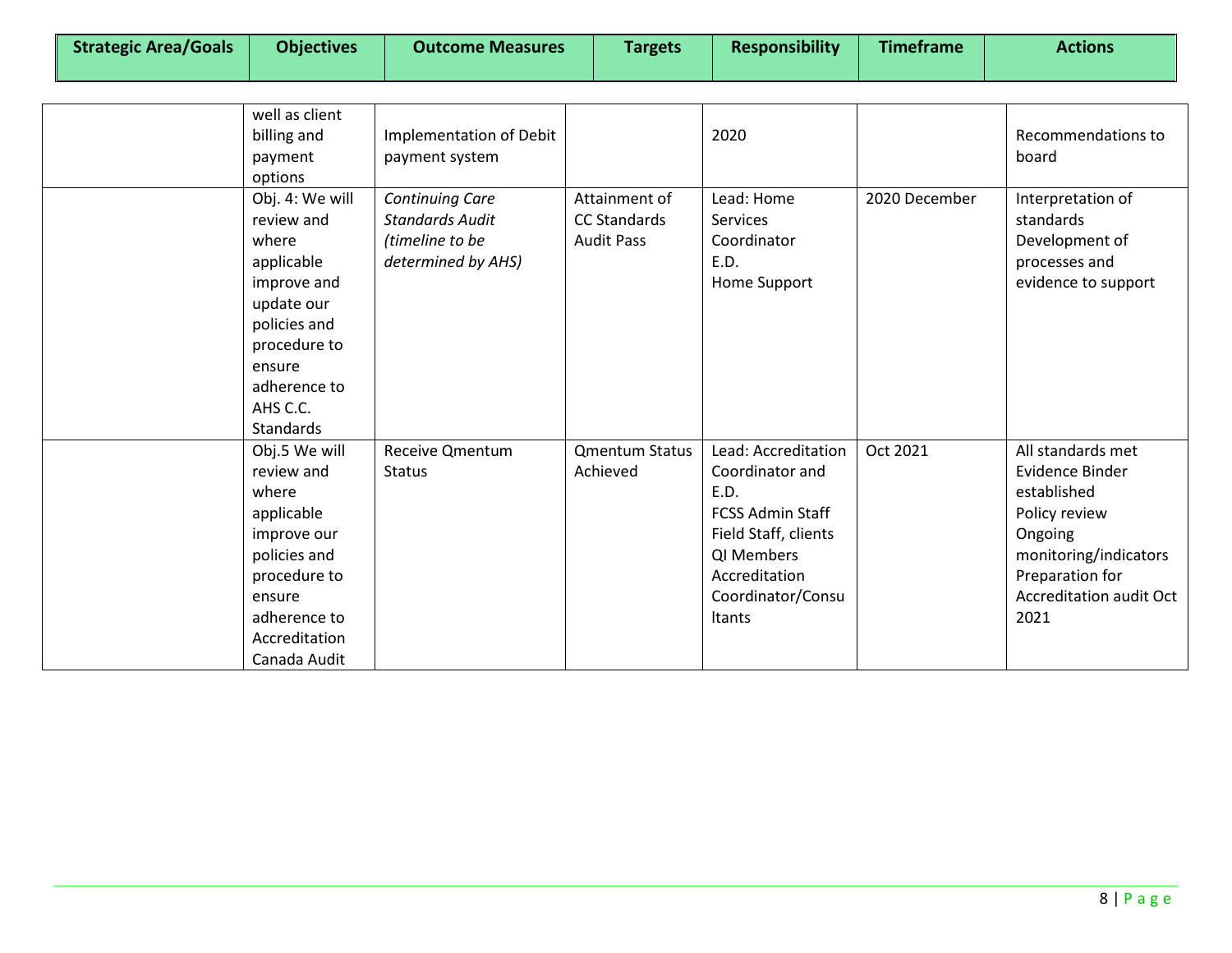| Strategic Area/Goals |  |  |
|----------------------|--|--|
|----------------------|--|--|

| Strategic Area #4 Uncompromising Quality and Safe Program designed by our clients, families, team members and partners |                 |                                   |                                         |                      |            |                             |
|------------------------------------------------------------------------------------------------------------------------|-----------------|-----------------------------------|-----------------------------------------|----------------------|------------|-----------------------------|
| Goal 1: Client and                                                                                                     | Obj. 1: We lead | # of Community Needs              | Family                                  | Lead: Executive      | Completion | <b>Online Survey</b>        |
| Community programs and                                                                                                 | community       | <b>Assessments Completed</b>      | programming                             | Director             | 2020       |                             |
| services that meet the                                                                                                 | consultation    |                                   | needs assessment                        | Program              |            | Data Analysis               |
| needs of the community                                                                                                 | regarding       | # of                              |                                         | Coordinator          |            |                             |
|                                                                                                                        | current         | adaptions/adjustments             | Transportation                          |                      |            | Recommendations             |
|                                                                                                                        | improvements,   | to programs                       | Assessment                              |                      |            |                             |
|                                                                                                                        | deletions, and  |                                   |                                         |                      | Completion | <b>Funding Allocations</b>  |
|                                                                                                                        | development of  | # of unique/new                   | <b>Additional Needs</b>                 |                      | 2021-22    |                             |
|                                                                                                                        | new programs    | programs created                  | Assessments as                          |                      |            | <b>Interagency Meeting</b>  |
|                                                                                                                        |                 |                                   | Required                                |                      |            |                             |
|                                                                                                                        |                 | Reporting of outcomes             | 85% positive                            |                      |            |                             |
|                                                                                                                        |                 | measures for FCSS                 | response to                             |                      |            |                             |
|                                                                                                                        |                 | programs (annual                  | measured                                |                      |            |                             |
|                                                                                                                        |                 | report)                           | outcome) in                             |                      |            |                             |
|                                                                                                                        |                 |                                   | accordance with                         |                      |            |                             |
|                                                                                                                        |                 |                                   | FCSS outcomes)                          |                      |            |                             |
|                                                                                                                        |                 |                                   |                                         |                      |            |                             |
|                                                                                                                        |                 | Stakeholders (other               | 90% of                                  | Lead E.D.            | Completion | <b>Online Survey</b>        |
|                                                                                                                        |                 | agencies and community            | stakeholders                            | Program              | 2021       |                             |
|                                                                                                                        |                 | partners) indicate that           | surveyed indicate                       | Coordinator          |            | <b>Interagency Meetings</b> |
|                                                                                                                        |                 | <b>FCSS increases</b>             | that FCSS                               |                      |            |                             |
|                                                                                                                        |                 | awareness of local need           | <i>increases</i>                        |                      |            | Transparent                 |
|                                                                                                                        |                 | Stakeholders indicate             | awareness of local                      |                      |            | Communication of            |
|                                                                                                                        |                 | <b>FCSS facilitates effective</b> | need                                    |                      |            | Programs/Services           |
|                                                                                                                        |                 | and efficient use of              |                                         |                      |            | and Funding                 |
|                                                                                                                        |                 | resources (avoids                 | 90% of                                  |                      |            | Allocations                 |
|                                                                                                                        |                 | duplication and                   | stakeholders                            |                      |            |                             |
|                                                                                                                        |                 | addresses gaps in                 | surveyed indicate                       |                      |            |                             |
|                                                                                                                        |                 | services)                         | FCSS is effective<br>and efficient with |                      |            |                             |
|                                                                                                                        |                 |                                   | use of resources                        |                      |            |                             |
|                                                                                                                        |                 | Updated and revamped              | New website                             |                      | Completed  | Staff and community         |
|                                                                                                                        | Obj 2: We will  | website that provides             |                                         | E.D.                 | 2021       | member review of            |
|                                                                                                                        | utilize         | detailed program and              |                                         | Program              |            | current website             |
|                                                                                                                        | technology to   | service information,              | Increase Facebook                       | Coordinator          |            | Research and                |
|                                                                                                                        | simplify and    |                                   |                                         | <b>Home Services</b> |            | evaluation of similar       |
|                                                                                                                        |                 | while encouraging user            | followers to 1000                       |                      |            |                             |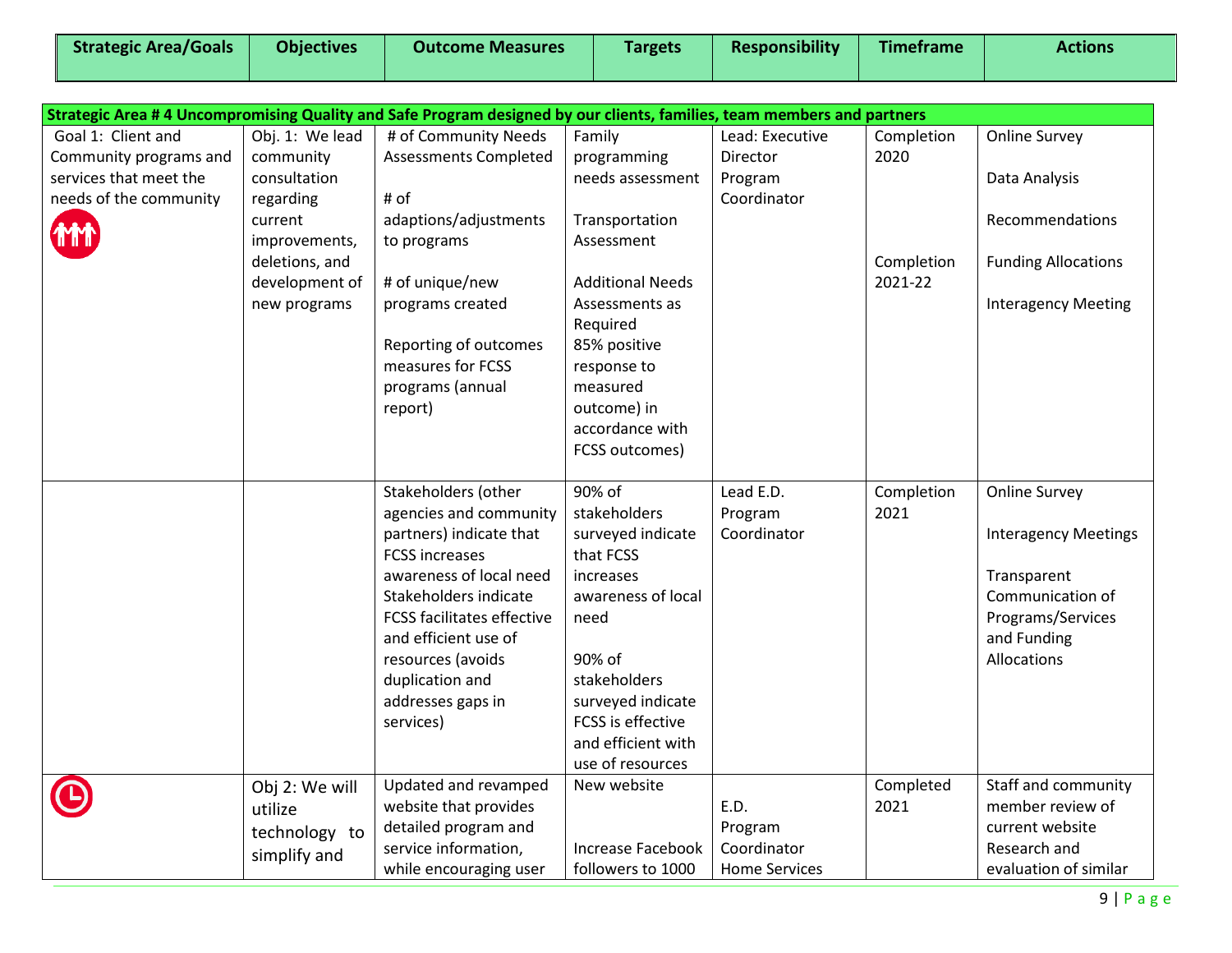| <b>Strategic Area/Goals</b> | <b>Objectives</b>                                                                                                                                         | <b>Outcome Measures</b>                                                                                                                                                                                                                                                                                                           | <b>Targets</b>                                                                                                                                                                                                                                 | <b>Responsibility</b>                                    | <b>Timeframe</b>   | <b>Actions</b>                                                                   |
|-----------------------------|-----------------------------------------------------------------------------------------------------------------------------------------------------------|-----------------------------------------------------------------------------------------------------------------------------------------------------------------------------------------------------------------------------------------------------------------------------------------------------------------------------------|------------------------------------------------------------------------------------------------------------------------------------------------------------------------------------------------------------------------------------------------|----------------------------------------------------------|--------------------|----------------------------------------------------------------------------------|
|                             |                                                                                                                                                           |                                                                                                                                                                                                                                                                                                                                   |                                                                                                                                                                                                                                                |                                                          |                    |                                                                                  |
|                             | streamline our<br>access,<br>reliability and<br>predictability<br>of our services<br>and mitigate<br>issues brought<br>forth                              | engagement<br><b>Increased Social Media</b><br><b>Followers</b><br><b>Compliance with AHS</b><br>contract expectations<br>Accept/decline<br>service auth<br>with in 2 hrs or<br>receiving<br>Service<br>delivered within<br>time frame<br>specified by CM<br>We will ensure less than<br>2% of missed visits are<br>vendor driven | by 2023<br>Current 2019 886,<br>therefore averaging 38<br>additional followers per<br>year)<br>Seek<br>opportunities for<br>virtual visits and<br>monitoring.<br>95 % (both)<br>2% or less of total<br>visits are missed<br>due to staff error | Coord<br>Home Support<br>Coord.<br>Q I Committee         |                    | agencies websites<br><b>Research Available</b><br>Software (Zoom,<br>Teams etc.) |
|                             | Obj 3: We will<br>enhance Home<br>Care Client<br>Safety and<br>quality through<br>active<br>monitoring and<br>development of<br>plans for<br>improvement. | Staff will indicate that<br>senior managers are<br>committed to providing<br>high-quality care (#18<br>Worklife Pulse Tool<br>2020, 21, 22)                                                                                                                                                                                       | 85% of staff<br>indicate managers<br>are committed to<br>high quality care                                                                                                                                                                     | Lead: Home<br>Services<br>Coordinator<br>E.D.            | Ongoing<br>2020-22 |                                                                                  |
|                             | ٠                                                                                                                                                         | Staff will comply hand<br>hygiene protocol and<br>audits (Monthly)                                                                                                                                                                                                                                                                | 90% compliance<br>per staff<br>completing hand<br>hygiene monthly<br>audits                                                                                                                                                                    | Lead Hand Hygiene<br>Auditor<br>Home Care<br>Coordinator | Ongoing<br>2020-22 | <b>Hand Hygiene Audits</b><br>Rimoka and<br>Community<br>Training<br>Awareness   |
|                             |                                                                                                                                                           | Clients indicate they and                                                                                                                                                                                                                                                                                                         | 90% of clients                                                                                                                                                                                                                                 | Lead: Home Care                                          | Ongoing            | <b>Staff Training</b>                                                            |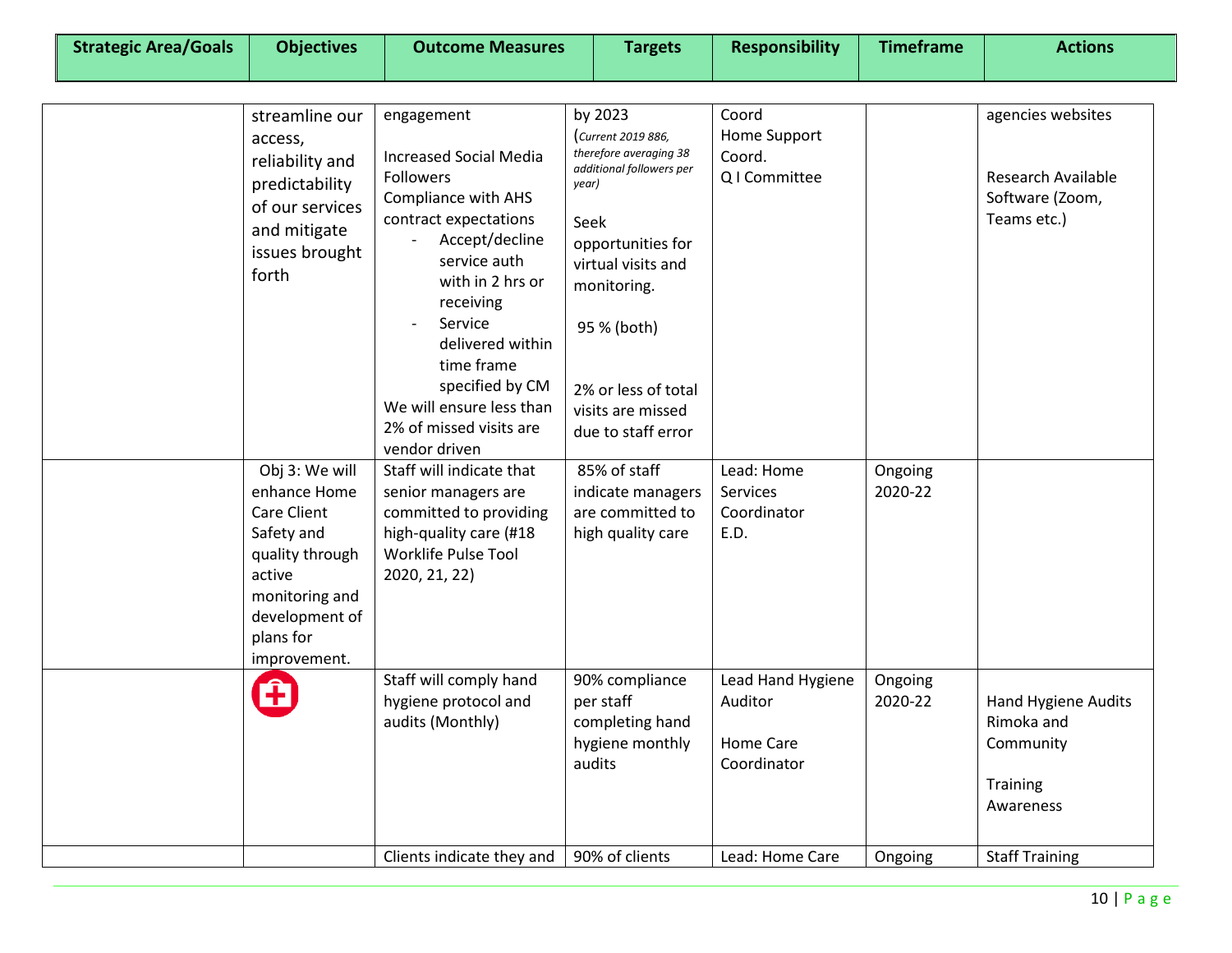| <b>Strategic Area/Goals</b> | <b>Objectives</b>                                                                                                                                  | <b>Outcome Measures</b>                                                                                                                                                                                                                                      | <b>Targets</b>                                                                                                                                       | <b>Responsibility</b>                                                                                                | <b>Timeframe</b>                      | <b>Actions</b>                                                                                                                                         |
|-----------------------------|----------------------------------------------------------------------------------------------------------------------------------------------------|--------------------------------------------------------------------------------------------------------------------------------------------------------------------------------------------------------------------------------------------------------------|------------------------------------------------------------------------------------------------------------------------------------------------------|----------------------------------------------------------------------------------------------------------------------|---------------------------------------|--------------------------------------------------------------------------------------------------------------------------------------------------------|
|                             |                                                                                                                                                    | their visitors are<br>informed of infections<br>and how to control<br>them (#5 Personal Care<br><b>Client Satisfaction Aug)</b>                                                                                                                              | indicate they and<br>their visitors are<br>informed about<br>infections and<br>how to control<br>them                                                | Coordinator<br>Home Support<br>Coordinator                                                                           | 2020-22                               | Promotion/Signage<br>PPE Equipment and<br><b>Training</b>                                                                                              |
|                             |                                                                                                                                                    | <b>Clients indicate FCSS</b><br>educates and supports<br>them in fall prevention<br>(#12 Client Satisfaction<br><b>Survey Aug 2020-23)</b><br>Staff related medication<br>errors are kept at 6% or<br>less in relation to # of<br>clients (reported 1/4 rly) | 95% of clients<br>indicate fall<br>prevention is<br>provided<br>Maintain 6% of<br>staff medication<br>errors per total<br>MAP clients in<br>each 1⁄4 | Lead: Home<br><b>Services</b><br>Coordinator<br>Lead: Home<br><b>Services</b><br>Coordinator<br>E.D.<br>QI committee | Ongoing<br><b>Measures</b><br>Ongoing | <b>Fall Prevention Audits</b><br>in Community Client<br>Home<br><b>Promotion/Awareness</b><br>Monitoring and<br>Recording Data for<br>submission to QI |
|                             | Obj 4 We will<br>improve FCSS<br>program and<br>services safety<br>through<br>proactive<br>identification of<br>risks and<br>mitigation of<br>same | Hazard assessments of<br>existing and new FCSS<br>programs                                                                                                                                                                                                   | Evidence of<br>assessments<br>reporting and<br>recommendations<br>(QI Minutes)                                                                       | Lead: ED<br>Program<br>Coordinator<br><b>Home Services</b><br>Coordinator<br>QI Committee                            | Ongoing<br>2020, 21, 22               |                                                                                                                                                        |